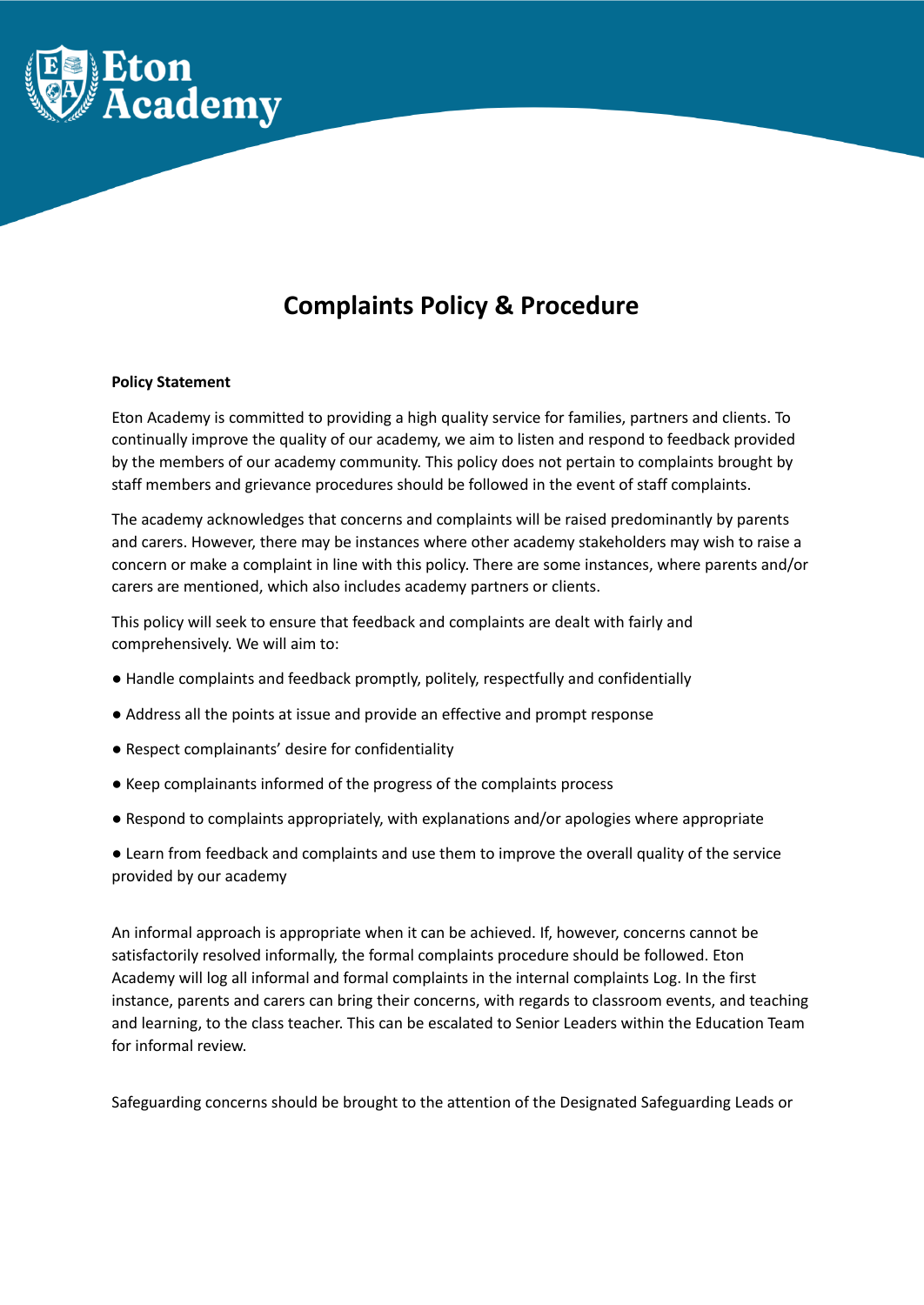

Deputies. Please also see our Safeguarding Policy for more information on safeguarding and child protection.

To support the complaints process, we will ensure we publicise the existence of this policy and make it available on the Eton Academy website. Throughout the process, we will be sensitive to the needs of all parties involved, and make any reasonable adjustments needed to accommodate individuals. This policy does not cover complaints regarding staff grievance and staff code of conduct.

## **Guidance and Best Practice**

## **Definitions**

The DfE guidance explains the difference between a concern and a complaint: A concern is defined as "an expression of worry or doubt over an issue considered to be important for which reassurances are sought". Most issues raised by parents and pupils are concerns rather than complaints. The Executive Leadership and the Senior Education Team are committed to resolving such concerns swiftly and effectively without recourse to the formal procedures outlined below. A complaint is defined as "an expression of dissatisfaction however made, about actions taken or a lack of action"

#### **Roles and Responsibilities**

Please see the roles and responsibilities of each party, potentially involved in a complaint, at the end of this document.

#### **Principles for Investigating a Complaint**

When the academy is investigating a complaint, we will aim to clarify:

- What has happened
- Who was involved
- What the complainant feels would put things right

# **Time Scales**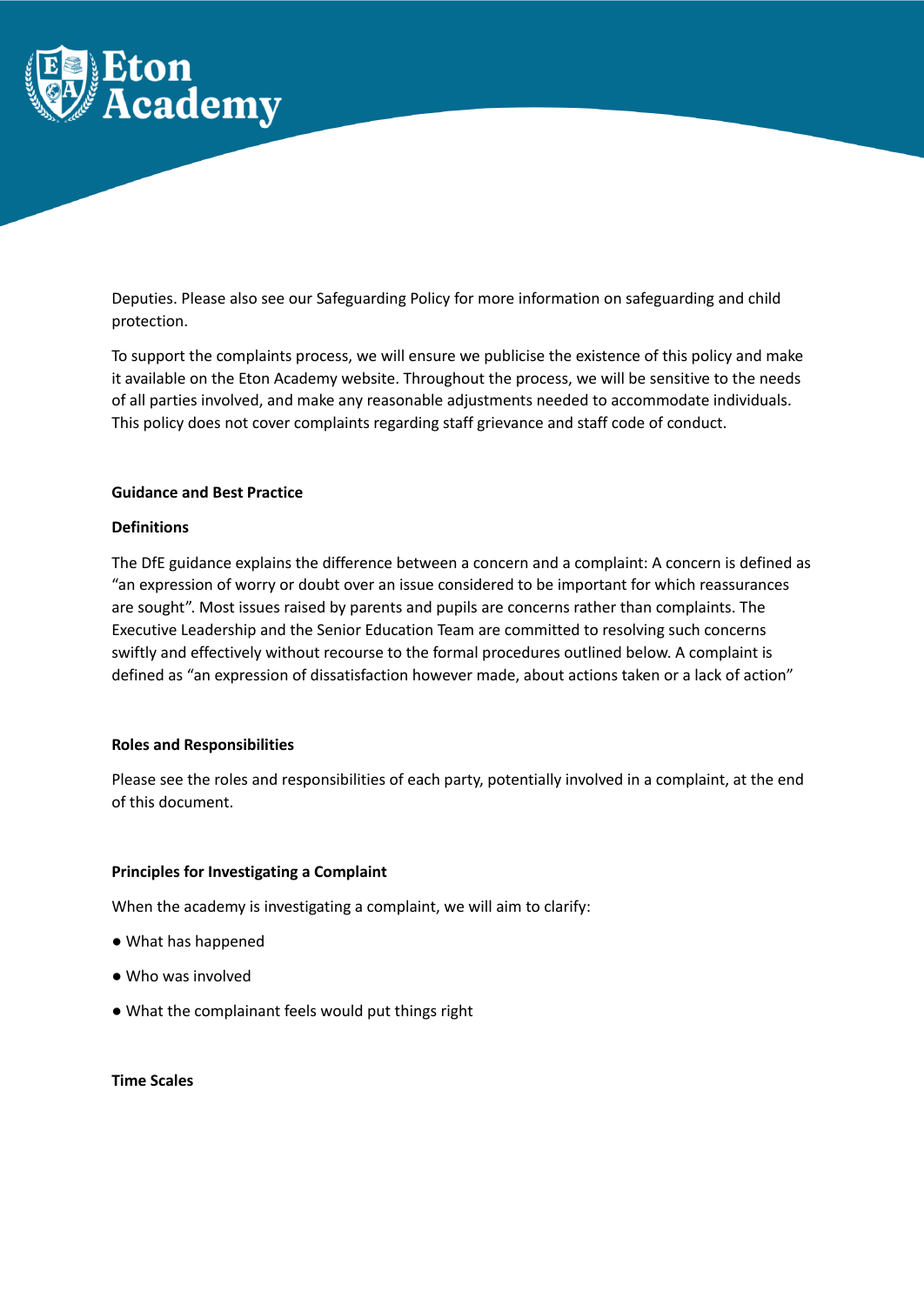

The complaint must be raised by the complainant within three months of the incident. If the complaint pertains to a series of related incidents, the complainant must raise their complaint within three months of the last incident. The academy may consider exceptions to this timeframe in circumstances where there are valid reasons for not raising the complaint at the time, and the complaint can still be investigated in a fair manner for all involved.

For complaints directly involved with Education, where complaints are made outside of term time, we will consider them to have been received on the next school day.

If the academy are unable to meet the time scales set out in this policy, we will:

- Set new time limits with the complainant
- Send the complainant details of the new target date and explain the delay

#### **Stages of the Complaint Process**

# **1. Stage 1: Informal concern**

Eton Academy takes concerns and complaints seriously. We will ensure to make every effort to resolve the matter quickly. It may be that providing clarification on a particular issue, or providing additional information will resolve the issue at hand.

The complainant should raise the concern as soon as possible with our Academy team, liaising with this policy for guidance. As mentioned above, in the first instance, parents and carers can bring their concerns, with regards to classroom events, and teaching and learning, to the class teacher. This can be escalated to Senior Leaders within the Education Team for informal review.

Parents should raise any other concerns with their Support Advisor.

The academy will acknowledge the informal concern within two working days. The academy will usually provide an informed response within ten working days. Individuals with the appropriate level of authority, in the relevant area of the academy, will carry out this process. Most informal concerns will be satisfactorily resolved at this stage. If the complainant is not satisfied with the outcome of Stage 1, there will be an opportunity, within the process, to consider a move to Stage 2. For all complaints (stage 2 and 3), complainants will be required to complete a complaints form, which will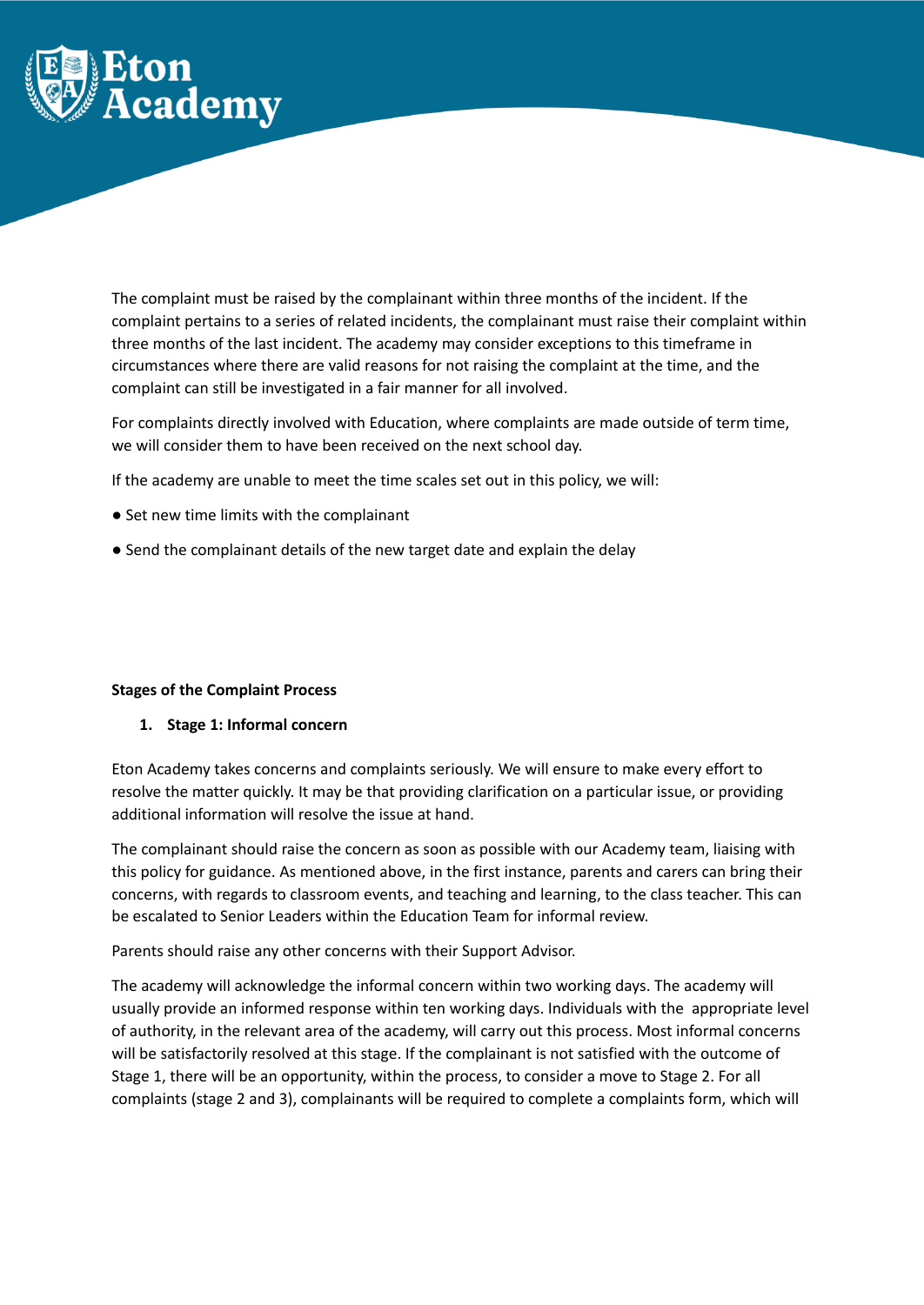

be sent to the relevant senior leader, with the Chief Operating Officer also sent a copy of the complaint.

# **2. Stage 2: Formal Complaint**

A formal complaint can be raised by the complainant via our complaints form, which can be requested from the academy. The complainant will usually be offered the complaints form if they express the desire to move to Stage 2 of this process. In the event that the complainant does not have electronic access to our complaints form, they should write directly to the academy providing details such as dates, times, the names of relevant parties, refer to any relevant documentation, and express what they feel would resolve the complaint. Written complaints will be logged in the same way as electronic complaints. If the complainant requires assistance in raising a complaint, they should contact the academy.

The academy will acknowledge the formal complaint within two working days. The academy will usually provide an informed response within fifteen working days. A manager or senior leader, in the relevant area of the academy, will carry out this process. An investigation will be arranged and the final determination on the complaint will be made by the designated manager or senior leader. In many cases, the written response will set out the actions that have been taken in relation to the issues identified. Members of the investigating team may request to speak with the complainant via telephone or video conference for more information. The cooperation of the complainant is requested and appreciated to ensure the timely resolution of the complaint.

The aim is to resolve the complaint as quickly, and as satisfactorily, as possible. If the complainant is dissatisfied with the outcome of Stage 2, the complainant will be required to inform the school, within five working days, by contacting: complaints@eton-academy.uk. The request to move to Stage 3 (Appeals Panel) will be sent to the relevant team and shared with the school's Chief Executive Officer (CEO). The CEO will confirm, in writing, the decision on whether to convene the Appeals Panel within ten working days of receiving notification to move to Stage 3. The academy's complaints log will be updated to reflect this.

# **3. Stage 3: Appeals Panel**

The Appeals Panel will convene to consider any complaints that have reached Stage 3 of this process. The panel will be led by the CEO and two other senior leaders who have not previously been involved in the complaint.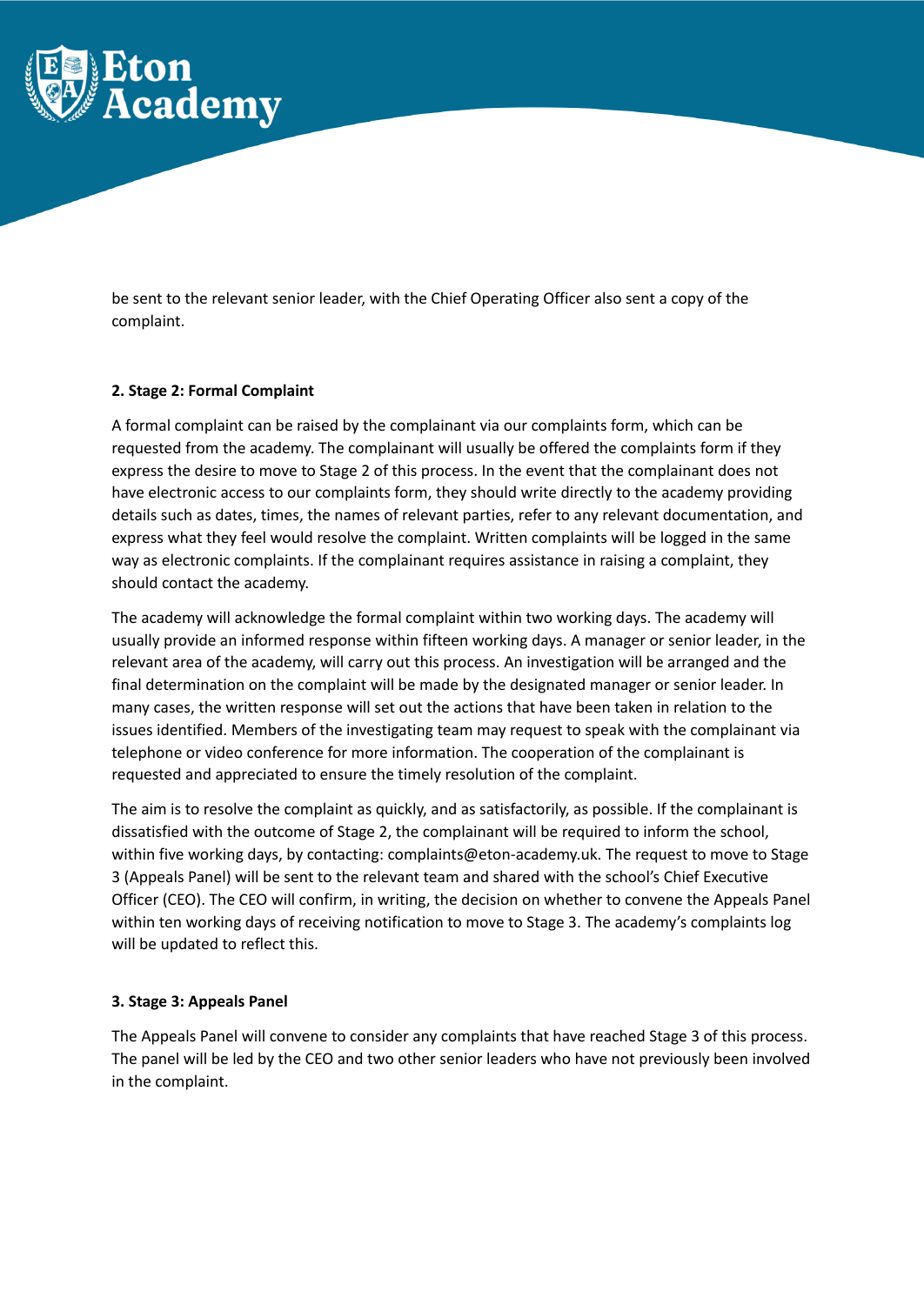

The aim of the panel is to impartially resolve the complaint and to achieve reconciliation between Eton Academy and the complainant. The panel will usually hear the Stage 3 complaint within fifteen working days of its receipt.

The complainant may be accompanied to this meeting and should inform the identity of their companion in advance.

The panel should record their findings and recommendations, share these with the complainant, and store them such that they can be available for inspection at a later date.

The panel can:

- A. dismiss the complaint in whole or in part
- B. uphold the complaint in whole or in part
- C. decide on the appropriate action to be taken to resolve the complaint
- D. recommend changes to the school's systems or procedures

All parties should be notified of the panel's decision, in writing, within three working days of the panel hearing. The academy's complaints log will be updated to reflect this.

The Appeals Panel hearing in the last stage in the complaints process.

#### Unreasonably Persistent Complaints

Eton Academy respects that most complaints raised will be valid, and therefore we will treat them seriously. However, a complaint may become unreasonable if the person:

● has made the same complaint before, and it has already been resolved by following the academy's complaints procedure

- makes a complaint that is obsessive, persistent, harassing, prolific, defamatory or repetitive
- knowingly provides false information
- insists on pursuing a complaint that is unfounded, or out of scope of the complaints procedure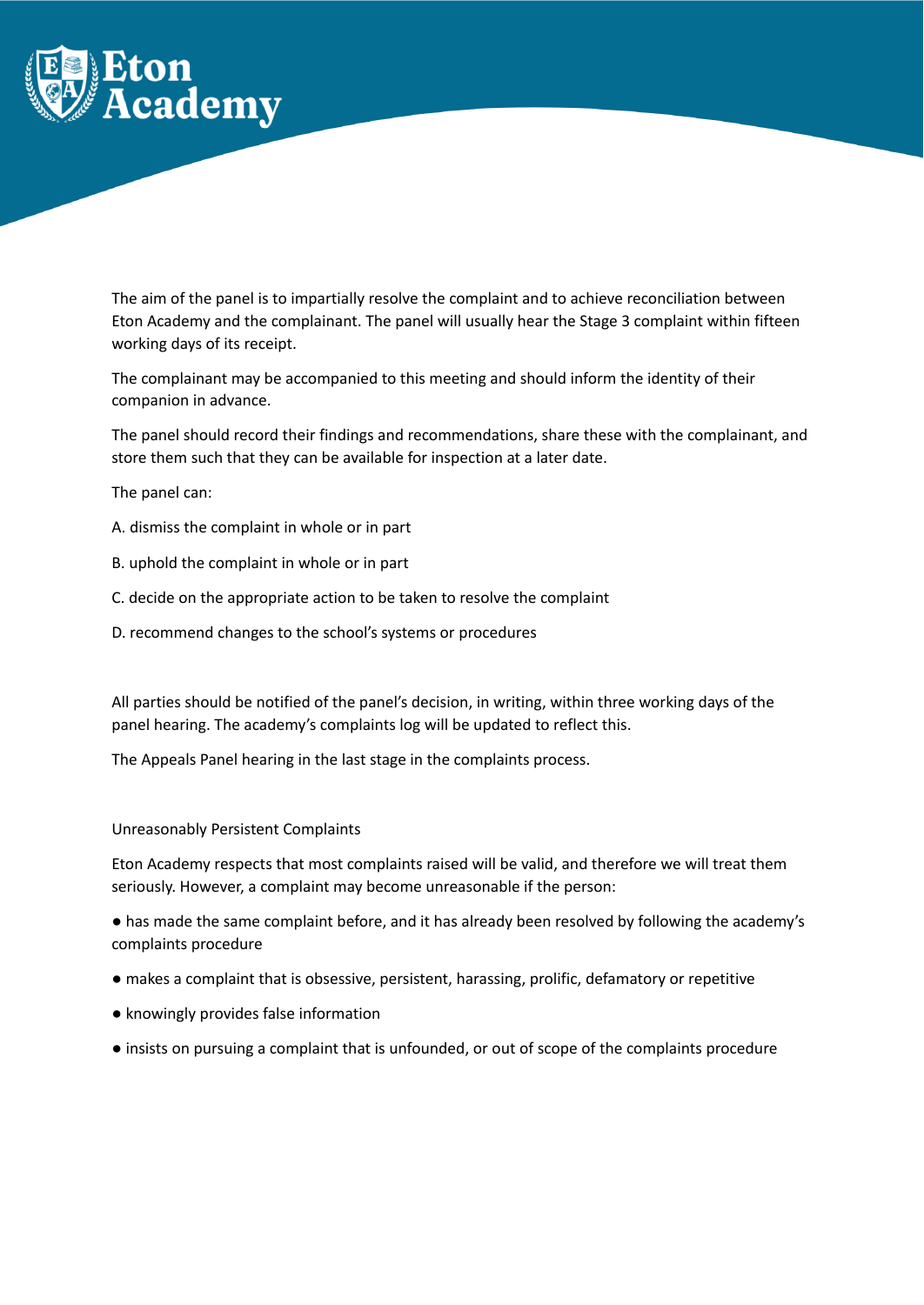

● pursues a valid complaint, but in an unreasonable manner e.g. refuses to articulate the complaint, refused to cooperate with this complaints procedure, or insists that the complaint is dealt with in ways that are incompatible with this procedure and the time frames it sets out

● changes the basis of the complaint as the investigation goes on makes a complaint designed to cause disruption, annoyance or excessive demands on school time

● seeks unrealistic outcomes, or a solution that lacks any serious purpose or value

In the event of the above occurring, the academy will take reasonable steps to address the complainant's concerns and will provide a clear statement of the academy's position, and the options available to the complainant.

If the complainant continues to contact Eton Academy in a disruptive way, we may put the following strategies in place:

- give the complainant a single point of contact via an email address
- limit the number of times the complainant can make contact, such as a fixed number per term
- ask the complainant to engage a third party to act on their behalf, such as Citizens Advice
- put any other strategy in place as necessary

We may stop responding to a complainant when all of these factors are met:

- we believe we have taken all reasonable steps to help address their concerns
- we have provided a clear statement of our position and their options

● the complainant contacts us repeatedly, and we believe their intention is to cause disruption or inconvenience

Where we stop responding, we will inform the individual that we intend to do so. We will also explain that we will still consider any new complaints they make.

In response to any serious incident of intimidation, aggression or violence, we will immediately inform the police and communicate our actions in writing. This may include barring communications with Eton Academy personnel.

#### **Duplicate Complaints**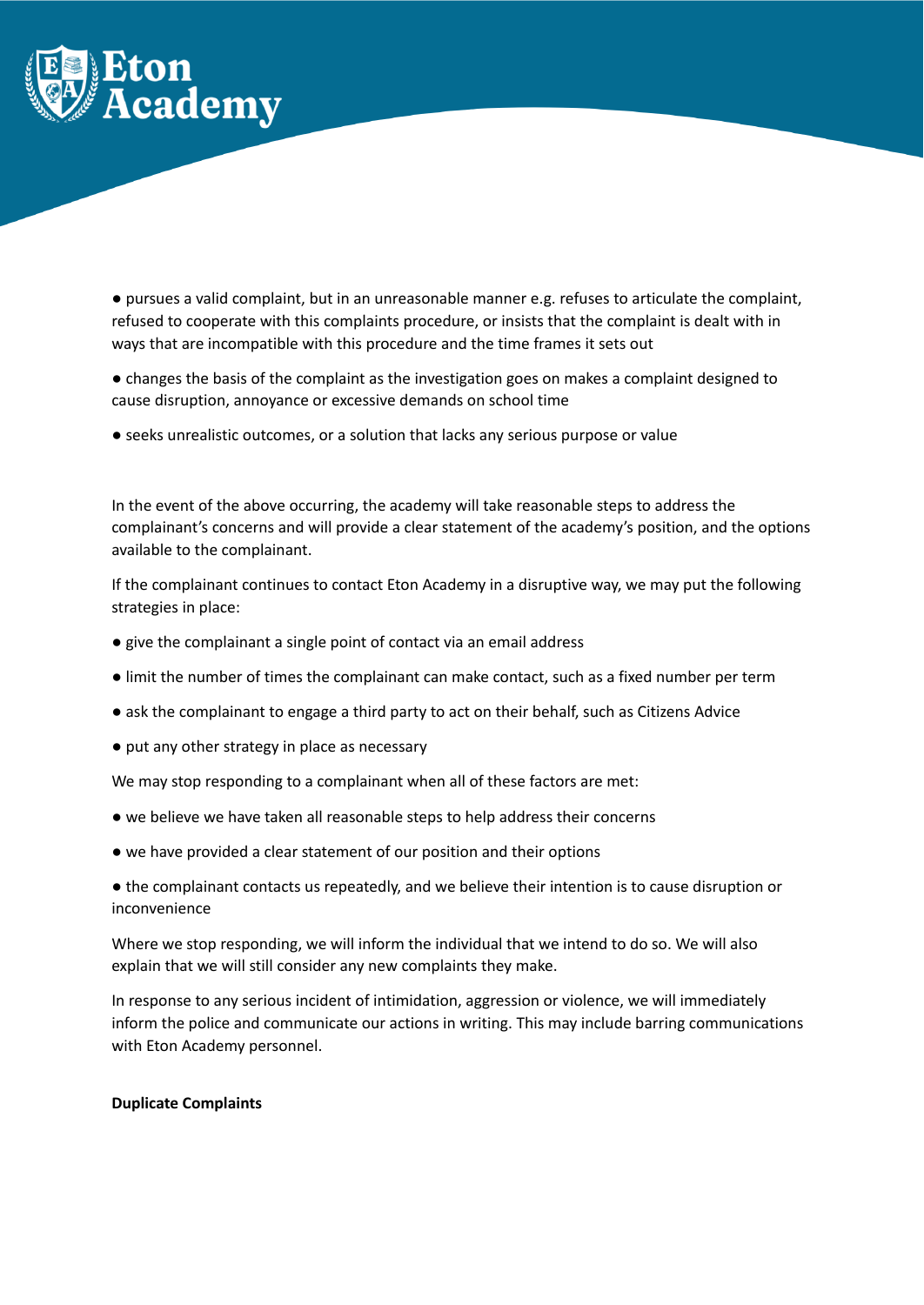

If we have resolved a complaint under this procedure and receive a duplicate complaint on the same subject from a partner, family member or other individual, we will assess whether there are aspects that we had not previously considered, or any new information we need to take into account.

If we are satisfied that there are no new aspects, we will inform the new complainant that we have already investigated and responded to this issue, and the local process is complete. If there are new aspects, we will follow this procedure again.

## **Complaint Campaigns**

Where the school receives a large number of complaints about the same topic or subject, especially if these come from complainants unconnected to the academy, we may respond to these complaints by:

- Publishing a single response on our website
- Sending a template response to all of the complainants

If the complainants are not satisfied with the response from Eton Academy, or wish to pursue their complaint further, the normal procedures will apply.

## **Record Keeping**

Eton Academy maintains a record of the progress of all concerns and complaints, including information about actions taken at all stages, the stage at which the complaint was resolved, and the final outcome. Records will also include copies of letters, emails, and notes relating to meetings and phone calls. Records will be treated as confidential and will only be viewed by those involved in investigating the complaint or on the Appeals Panel. The data must also be made available in the event of academy inspection. The exception to this is where the Secretary of State or a body conducting a quality assurance visit under the online education accreditation scheme requests access to them. Under the General Data Protection Regulations (EU) 2016/679 (GDPR), data must not be kept longer than is necessary. Complainants may have a right to copies of these records under the Freedom of Information Act 2000, the Data Protection Act 2018 and GDPR.

#### **Parental Responsibility**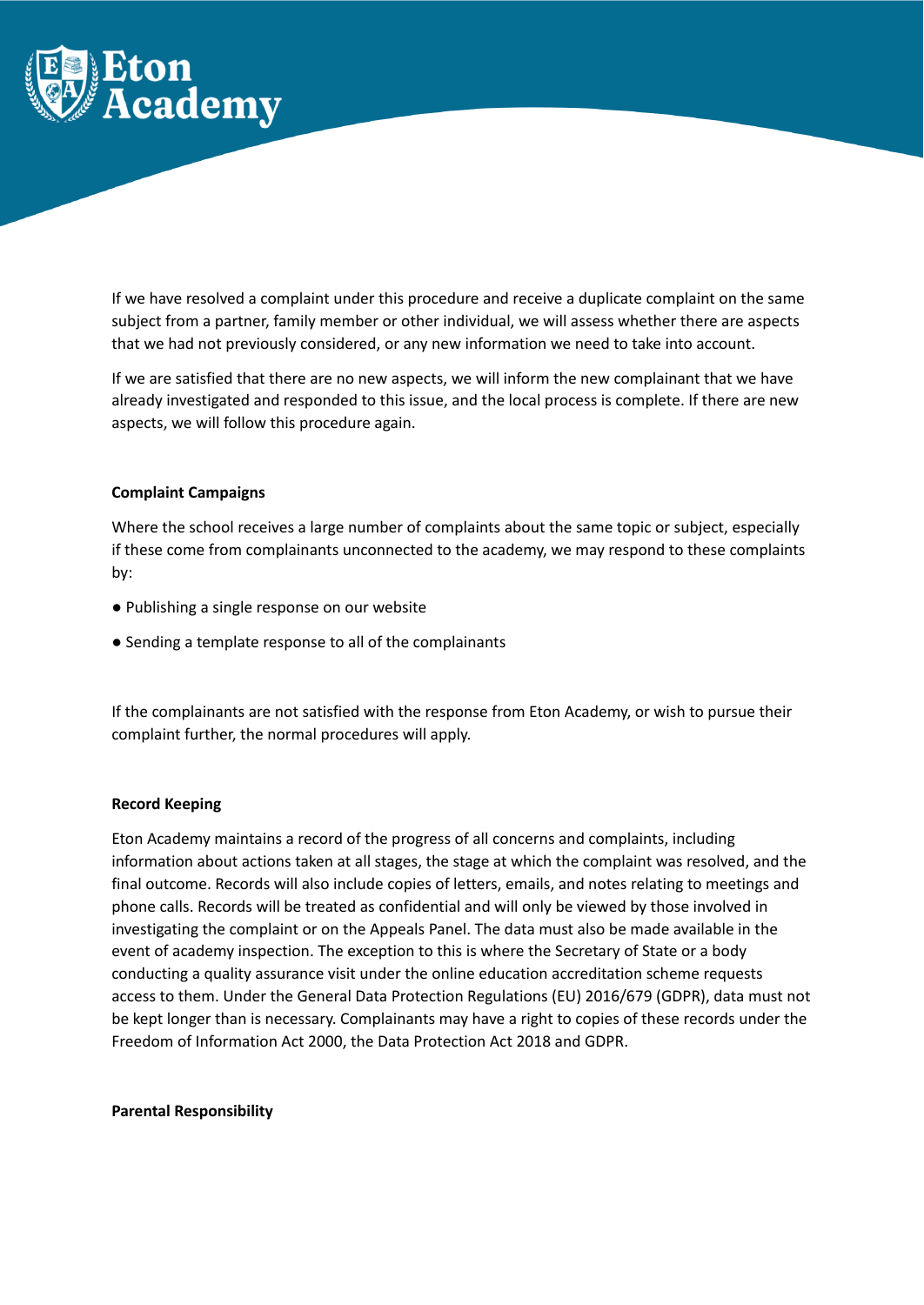

Conflict between estranged parents over the application of parental responsibility is a common cause of complaints made to schools. Understanding and dealing with issues relating to parental responsibility contains specific advice about how to approach issues concerning parental responsibility.

## **Learning from Concerns and Complaints**

The academy's Senior Leadership Team will review any underlying issues raised through concerns and complaints to determine whether there are any improvements that the school can make to its procedures or practice to help prevent similar events in the future.

## **Policy Monitoring**

The academy's Senior Leadership Team will monitor the effectiveness of this policy to ensure concerns and complaints are handled properly. From the records held, the school will be able to determine the number and nature of the concerns and complaints raised.

This policy will be reviewed every two years.

#### **Appendix 1**

#### **Roles and Responsibilities**

Complainant

The complainant will receive a more effective response to the complaint if they:

- explain the complaint in full as early as possible
- cooperate with the school in seeking a solution to the complaint
- respond promptly to requests for information or meetings or in agreeing the details of the complaint
- ask for assistance as needed
- treat all those involved in the complaint with respect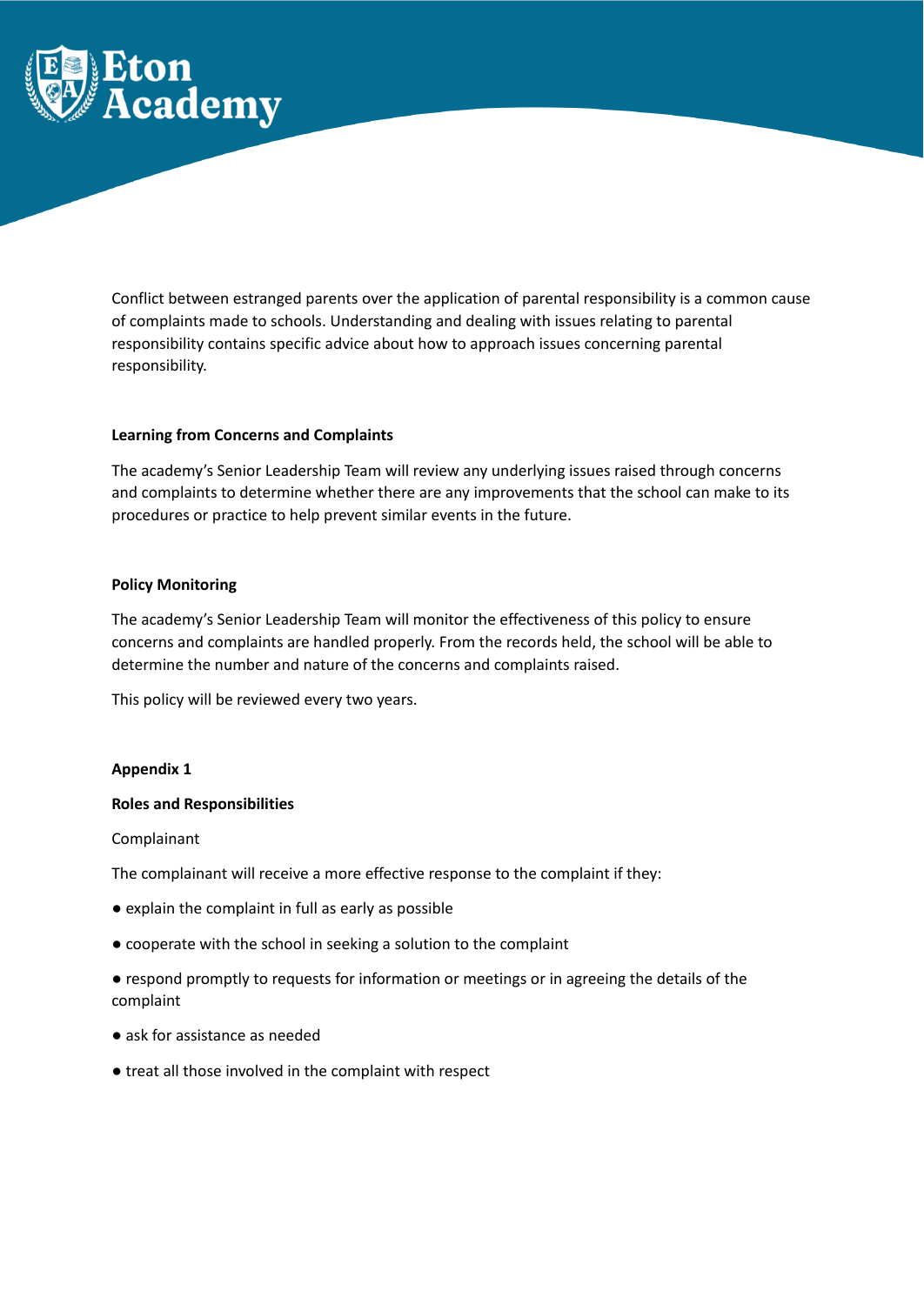

● refrain from publicising the details of their complaint on social media and respect confidentiality (please also see our Social Media policy)

#### **Investigator**

The investigator's role is to establish the facts relevant to the complaint by:

- providing a comprehensive, open, transparent and fair consideration of the complaint through:
	- sensitive and thorough interviewing of the complainant to establish what has happened and who has been involved
	- interviewing staff and children/young people and other people relevant to the complaint
	- consideration of records and other relevant information
	- analysing information

● liaising with the complainant, as appropriate, to clarify what the complainant feels would put things right

The investigator should:

- conduct interviews with an open mind and be prepared to persist in the questioning
- keep notes of interviews or arrange for an independent note taker to record minutes of the meeting
- ensure that any papers produced during the investigation are kept securely pending any appeal
- be mindful of the timescales to respond
- prepare a comprehensive report for the relevant manager or senior leaders, or Appeals Panel that sets out the facts, identifies solutions and recommends courses of action to resolve problems

# **Appeals Panel Chairperson**

The panel's chair, who is nominated in advance of the complaint meeting, should ensure that: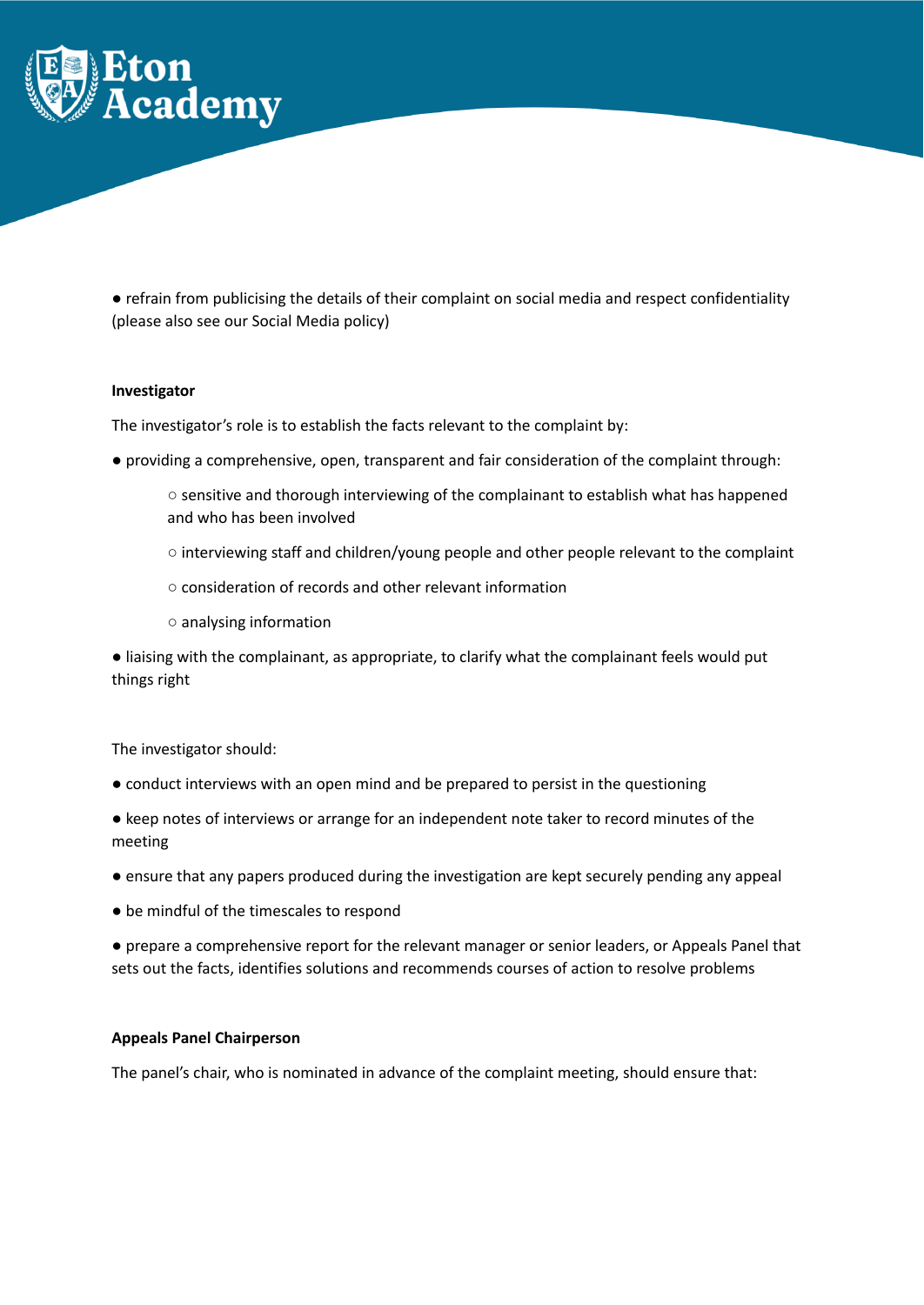

● both parties are asked to provide any additional information relating to the complaint by a specified date in advance of the meeting

● the meeting is conducted in an informal manner, is not adversarial, and that, if all parties are invited to attend, everyone is treated with respect and courtesy

● complainants who may not be used to speaking at such a meeting are put at ease. This is particularly important if the complainant is a child/young person

● the remit of the Appeals Panel is explained to the complainant

● written material is seen by everyone in attendance, provided it does not breach confidentiality or any individual's rights to privacy under the DPA 2018 or GDPR.

If a new issue arises it would be useful to give everyone the opportunity to consider and comment upon it; this may require a short adjournment of the meeting

● both the complainant and the school are given the opportunity to make their case and seek clarity, either through written submissions ahead of the meeting or verbally in the meeting itself

- the issues are addressed
- key findings of fact are made
- the panel is open-minded and acts independently

● no member of the panel has an external interest in the outcome of the proceedings or any involvement in an earlier stage of the procedure

● the meeting is minuted

# **Appeals Panel Member**

Appeals Panel members should be aware that:

● the meeting must be independent and impartial, and should be seen to be so

● the aim of the meeting should be to resolve the complaint and achieve reconciliation between the school and the complainant. We recognise that the complainant might not be satisfied with the outcome if the meeting does not find in their favour. It may only be possible to establish the facts and make recommendations.